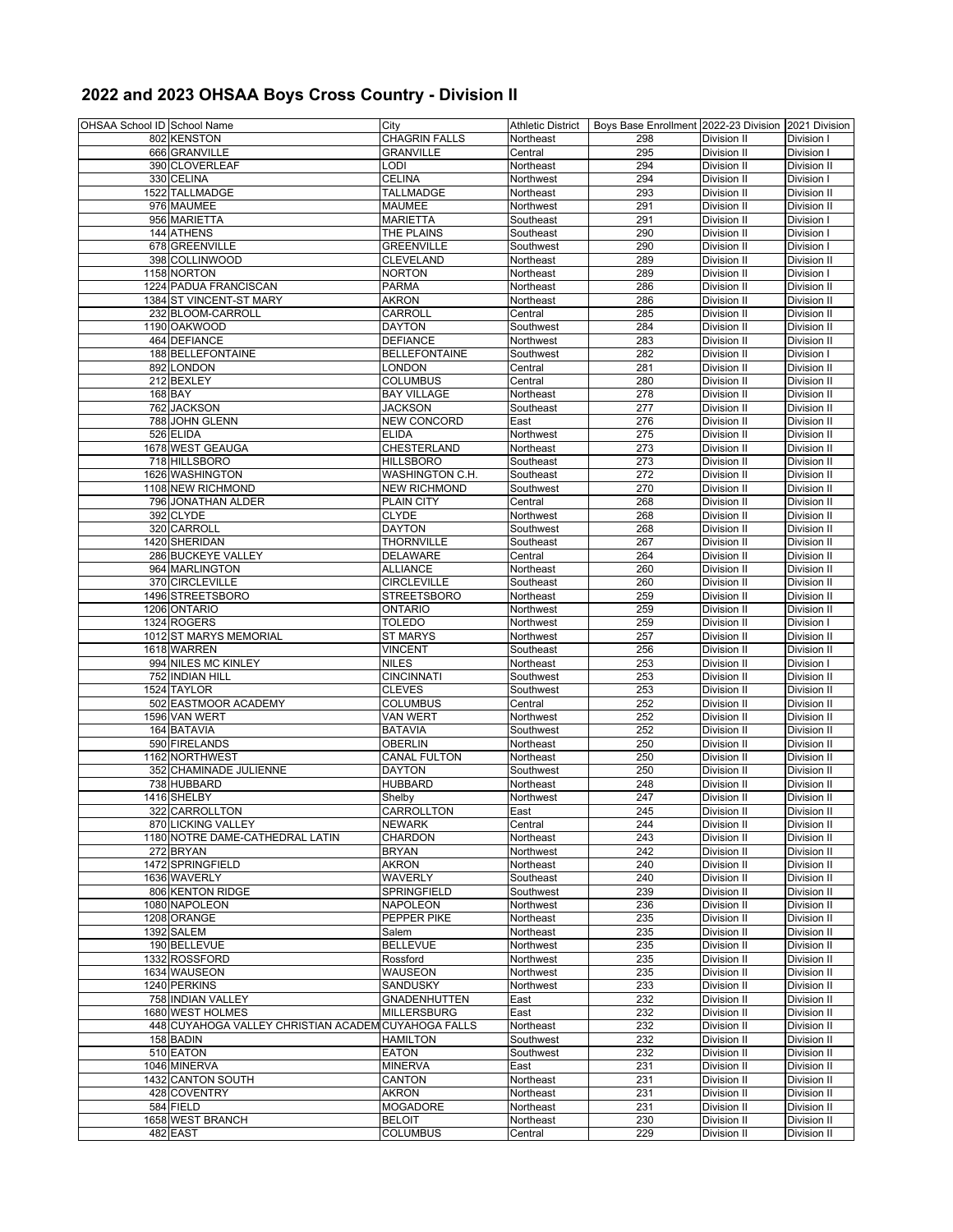| 554 FAIRFIELD UNION                        | <b>LANCASTER</b>                          | Southeast              | 229        | Division II                | Division II                        |
|--------------------------------------------|-------------------------------------------|------------------------|------------|----------------------------|------------------------------------|
| 830 LAKEWOOD                               | <b>HEBRON</b>                             | Central                | 228        | Division II                | Division II                        |
| 774 JEFFERSON AREA                         | <b>JEFFERSON</b>                          | Northeast              | 228        | Division II                | Division II                        |
| 1598 VERMILION                             | VERMILION                                 | Northwest              | 228        | Division II                | Division II                        |
| 988 MC CLAIN                               | <b>GREENFIELD</b>                         | Southeast              | 227        | Division II                | Division II                        |
| 702 HAWKEN                                 | <b>GATES MILLS</b>                        | Northeast              | 226        | Division II                | Division II                        |
| 1568 UNIOTO                                | <b>CHILLICOTHE</b>                        | Southeast              | 226        | Division II                | Division II                        |
| <b>1604 VINTON COUNTY</b>                  | <b>MC ARTHUR</b>                          | Southeast              | 225        | Division II                | Division II                        |
| 166 BATH                                   | LIMA                                      | Northwest              | 224        | Division II                | Division II                        |
| 1724 WOODRIDGE                             | <b>PENINSULA</b>                          | Northeast              | 223        | Division II                | Division II                        |
| 622 GALLIA ACADEMY                         | GALLIPOLIS                                | Southeast              | 223        | Division II                | Division II                        |
| 1744 WYOMING                               | <b>CINCINNATI</b>                         | Southwest              | 223        | Division II                | Division II                        |
| 342 CENTRAL CATHOLIC                       | Toledo                                    | Northwest              | 219        | Division II                | Division II                        |
| 196 BENEDICTINE                            | <b>CLEVELAND</b>                          | Northeast              | 217        | Division II                | Division II                        |
| 890 LOGAN ELM                              | <b>CIRCLEVILLE</b>                        | Southeast              | 217        | Division II                | Division II                        |
| 914 LUTHERAN WEST                          | <b>ROCKY RIVER</b>                        | Northeast              | 216        | Division II                | Division II                        |
| 1264 POLAND SEMINARY                       | <b>POLAND</b>                             | Northeast              | 216        | Division II                | Division II                        |
| 1414 SHAWNEE                               | SPRINGFIELD                               | Southwest              | 216        | Division II                | Division II                        |
| 1344 ST CLAIRSVILLE                        | <b>ST CLAIRSVILLE</b>                     | East                   | 215        | Division II                | Division II                        |
| 1578 URBANA                                | <b>URBANA</b>                             | Southwest              | 215        | Division II                | Division II                        |
| 300 CAMBRIDGE                              | <b>CAMBRIDGE</b>                          | East                   | 214        | Division II                | Division II                        |
| 376 CLAYMONT                               | <b>UHRICHSVILLE</b>                       | East                   | 214        | Division II                | Division II                        |
| 1068 MORGAN                                | <b>MC CONNELSVILLE</b>                    | East                   | 214        | Division II                | Division II                        |
| 794 JOHNSTOWN                              | JOHNSTOWN                                 | Central                | 213        | Division II                | Division II                        |
| 998 ARCHBISHOP McNICHOLAS                  | <b>CINCINNATI</b>                         | Southwest              | 212        | Division II                | Division II                        |
| 1316 RIVER VIEW                            | <b>WARSAW</b>                             | East                   | 210        | Division II                | Division II                        |
| 606 FOSTORIA                               | <b>FOSTORIA</b>                           | Northwest              | 210        | Division II                | Division II                        |
| 206 BETHEL                                 | <b>TIPP CITY</b>                          | Southwest              | 210        | Division II                | Division II                        |
| 218 BISHOP HARTLEY                         | <b>COLUMBUS</b>                           | Central                | 209        | Division II                | Division II                        |
| 804 KENTON                                 | <b>KENTON</b>                             | Northwest              | 208        | Division II                | Division II                        |
| 198 BENJAMIN LOGAN                         | <b>BELLEFONTAINE</b>                      | Southwest              | 208        | Division II                | Division II                        |
| 660 GRAHAM LOCAL                           | <b>ST PARIS</b>                           | Southwest              | 208        | Division II                | Division II                        |
| 514 EDGEWOOD                               | <b>ASHTABULA</b>                          | Northeast              | 207        | Division II                | Division II                        |
| 644 GIRARD                                 | <b>GIRARD</b>                             | Northeast              | 206        | Division II                | Division II                        |
| 728 HOLY NAME                              | PARMA HEIGHTS                             | Northeast              | 206        | Division II                | Division II                        |
| 620 GALION                                 | <b>GALION</b>                             | Northwest              | 206        | Division II                | Division II                        |
| 378 CLEAR FORK                             | <b>BELLVILLE</b>                          | Northwest              | 205        | Division II                | Division II                        |
| 1574 UPPER SANDUSKY                        | UPPER SANDUSKY                            | Northwest              | 203        | Division II                | Division II                        |
| 262 BROOKSIDE                              | SHEFFIELD                                 | Northeast              | 199        | Division II                | Division II                        |
| 1710 WILLARD                               | WILLARD                                   | Northwest              | 199        | Division II                | Division II                        |
| 712 HIGHLAND                               | <b>MARENGO</b>                            | Central                | 198        | Division II                | Division II                        |
| 1284 READING                               | Reading                                   | Southwest              | 197        | Division II                | Division II                        |
| 816 RIVER VALLEY                           | <b>BIDWELL</b>                            | Southeast              | 196        | Division II                | Division II                        |
| 1322 ROGER BACON                           | <b>ST BERNARD</b>                         | Southwest              | 196        | Division II                | Division II                        |
| 1000 MEADOWBROOK                           | <b>BYESVILLE</b>                          | East                   | 192        | Division II                | Division II                        |
| 1176 NORWOOD<br>346 CHAGRIN FALLS          | Norwood<br><b>CHAGRIN FALLS</b>           | Southwest<br>Northeast | 192<br>191 | Division II<br>Division II | Division II<br>Division II         |
| 560 FAIRLESS                               | <b>NAVARRE</b>                            | Northeast              | 191        | Division II                | Division II                        |
| 828 LAKEVIEW                               | CORTLAND                                  | Northeast              | 191        | Division II                | Division II                        |
| 1210 ORRVILLE                              | <b>ORRVILLE</b>                           |                        |            |                            |                                    |
| 1580 URSULINE                              |                                           |                        |            |                            |                                    |
|                                            |                                           | Northeast              | 191        | Division II                | Division II                        |
|                                            | YOUNGSTOWN                                | Northeast              | 191        | Division II                | Division II                        |
| 676 GREENON                                | Enon                                      | Southwest              | 191        | Division II                | <b>Division II</b>                 |
| 1590 VALLEY VIEW                           | <b>GERMANTOWN</b>                         | Southwest              | 191        | Division II                | Division II                        |
| 642 GILMOUR ACADEMY                        | <b>GATES MILLS</b>                        | Northeast              | 190        | Division II                | Division III                       |
| 1212 OTSEGO                                | <b>Bowling Green</b>                      | Northwest              | 190        | Division II                | Division II                        |
| 208 BETHEL-TATE                            | <b>BETHEL</b>                             | Southwest              | 190        | Division II                | Division II                        |
| 132 ARCHBISHOP ALTER                       | <b>KETTERING</b>                          | Southwest              | 189        | Division II                | Division II                        |
| 228 BLANCHESTER                            | <b>BLANCHESTER</b>                        | Southwest              | 188        | Division II                | Division II                        |
| 264 BROOKVILLE                             | <b>BROOKVILLE</b>                         | Southwest              | 188        | Division II                | Division II                        |
| 808 KEYSTONE                               | LA GRANGE                                 | Northeast              | 187        | Division II                | Division II                        |
| 384 CLEVELAND CENTRAL CATHOLIC             | <b>CLEVELAND</b>                          | Northeast              | 186        | Division II                | Division II                        |
| 1752 ZANE TRACE                            | <b>CHILLICOTHE</b><br><b>PROCTORVILLE</b> | Southeast              | 186        | Division II                | Division II<br><b>Division III</b> |
| 556 FAIRLAND<br>1584 UTICA                 | <b>UTICA</b>                              | Southeast<br>Central   | 185<br>184 | Division II<br>Division II | Division II                        |
| 519 EDISON                                 | <b>RICHMOND</b>                           | East                   | 184        | Division II                | Division II                        |
| 1184 OAK HARBOR                            | OAK HARBOR                                | Northwest              | 184        | Division II                | Division II                        |
| 1174 NORWAYNE                              | <b>CRESTON</b>                            | Northeast              | 183        | Division II                | Division III                       |
| 1256 PIKETON                               | <b>PIKETON</b>                            | Southeast              | 183        | Division II                | Division II                        |
| 114 AMANDA-CLEARCREEK                      | AMANDA                                    | Central                | 182        | Division II                | Division II                        |
| 416 CONNEAUT                               | CONNEAUT                                  | Northeast              | 182        | Division II                | Division II                        |
| 1676 WESTFALL                              | <b>WILLIAMSPORT</b>                       | Southeast              | 182        | Division II                | Division II                        |
| 754 INDIAN LAKE                            | LEWISTOWN                                 | Southwest              | 182        | Division II                | Division II                        |
| 1566 UNION LOCAL                           | <b>BELMONT</b>                            | East                   | 181        | Division II                | Division II                        |
| 1644 WAYNESVILLE                           | WAYNESVILLE                               | Southwest              | 180        | Division II                | Division II                        |
| 824 LAKE CATHOLIC                          | <b>MENTOR</b>                             | Northeast              | 179        | Division II                | Division II                        |
| 1246 PERRY                                 | <b>PERRY</b>                              | Northeast              | 179        | Division II                | Division II                        |
| 820 LAKE                                   | <b>MILLBURY</b>                           | Northwest              | 179        | Division II                | Division II                        |
| 582 BISHOP FENWICK<br>1214 OTTAWA-GLANDORF | <b>FRANKLIN</b><br><b>OTTAWA</b>          | Southwest<br>Northwest | 179<br>178 | Division II<br>Division II | Division II<br>Division II         |